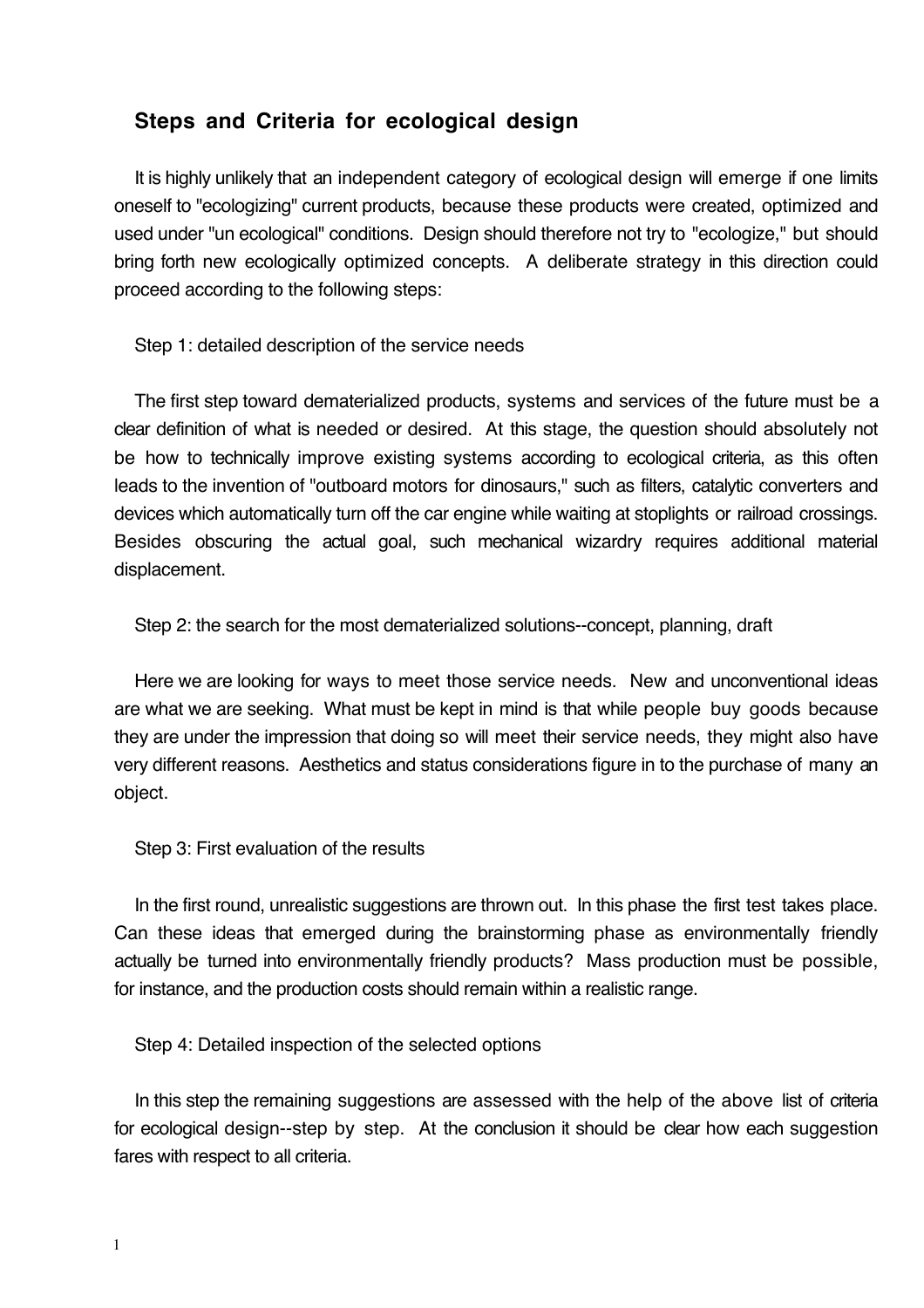### Step 5: Assessment of the remaining suggestions

In a further assessment procedure, the prototypes are compared with the above list of criteria, the goal being to find which entrant has met the terms best and with the least impact on the environment. The first criteria are the MIPS, and, as far as they are known, the human- and eco-toxicity. Additionally, traditional design criteria are brought into the picture at this stage, such as safety, healthfulness, and, last but not least, aesthetics.

Step 6: Implementation of the selected optimal solution--or a return to step 2

If a winner emerges, the solution is now implemented; the draft process is completed and the product is produced. If no winner emerges, the option of returning to step two, to the brainstorming, exists. If that is neither desired nor sensible, other criteria within the existing list must be emphasized more heavily.

If no solution was found, it could mean that no ecologically appropriate good exists for the job. The result might be to stick with existing products, or to do without the service provision entirely. A business that is subject to innovation pressures and competition will in all likelihood find doing without to be a difficult step.

Without a doubt, the price has to play an important role in the assessment of the chosen solution. But as long as prices refuse to "tell the ecological truth," this criterion can lead to ecologically devastating results.

The procedure just introduced for selecting an ecological design is not just stodgy theory. Ursula Tischner of the Wuppertal Institute has followed this path in her Master's Thesis, working on a new concept for the service "keeping produce cool in the household." We introduce her results under the heading "Does a refrigerator have to travel?" Precisely this question was the key that opened the door in step two to a new solution in line with our goal of dematerialization as it is demanded in this book.

# **Ecologically relevant product characteristics**

#### **Manufacture**

•\*Material intensity of raw materials, processes, structures, facilities.

•\*Energy intensity of raw materials, processes, structures, facilities.

•\*Use of renewable materials. This is advisable only if the total material intensity is lower than if the materials were non-renewable.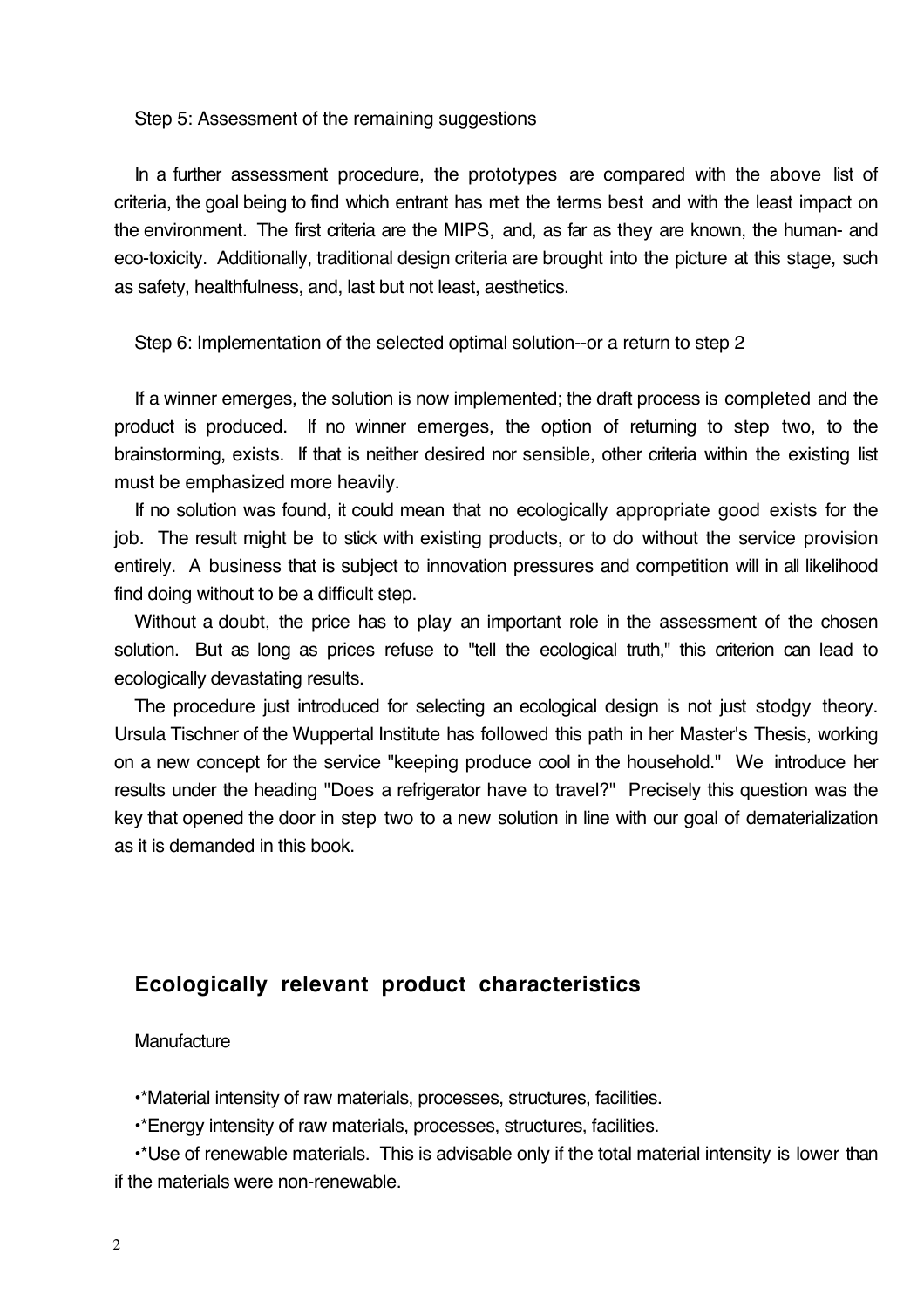•\*Amount of useful products produced. This includes linked products, as, for example, in the chemical industry: those chemicals that are by-products, but that can be used anyway.

•\*Waste intensity. Emissions into the air and water are included here.

•\*Scrapping rate. This is determined by the quality control as well as by process management.

•\*Transport intensity.

•\*Packaging intensity.

• Dangerous materials (either materials entering the product itself or as waste materials; see section on "use").

• Surface appropriation.

#### Use

•\*Material throughput, i.e. the amount of detergent required by the operation of the washing machine, fuels, cleaning agents or lubricants.

•\*Energy input.

•\*Energy output (in the case of facilities, those that yield energy in a useable form, such as power plants and waste incinerators).

•\*Weight. This can be an important decision making criteria for the purchaser, as it is one (albeit a rough) estimate of the amount of material that is contained within a product (see also the chapter on "Market Signals").

•\*Self-regulation and self-optimization. This category would include the electronic regulation of the flow of consumables (energy, detergent, ...), the "intelligent house" or the "screen saver" option on computers.

•\*Multifunctionality. A touring bicycle that can be used both for recreation and commuting is preferred to a highly specialized (racing) bicycle, in an ecological sense. Buildings, for instance, can be constructed in such a way that different use-patterns can be accomodated.

•\*Second-hand option. Second-hand clothing stores do an excellent job of organizing this concern, as do all other second-hand retailers.

•\*Option of joint use. All products that are used only rarely could qualify here. Electric drills, washing machines and other household appliances, video cameras, lawn mowers or even yachts.

• Size and surface appropriation. This would include the requisite access roads and parking lots.

•\*Durability. This is a collective term for a list of characteristics. These include:

-- timeless design, or a design that remains outside the world of fashion and obsolescence- retaining its appeal over time;

-- corrosion resistance;

3